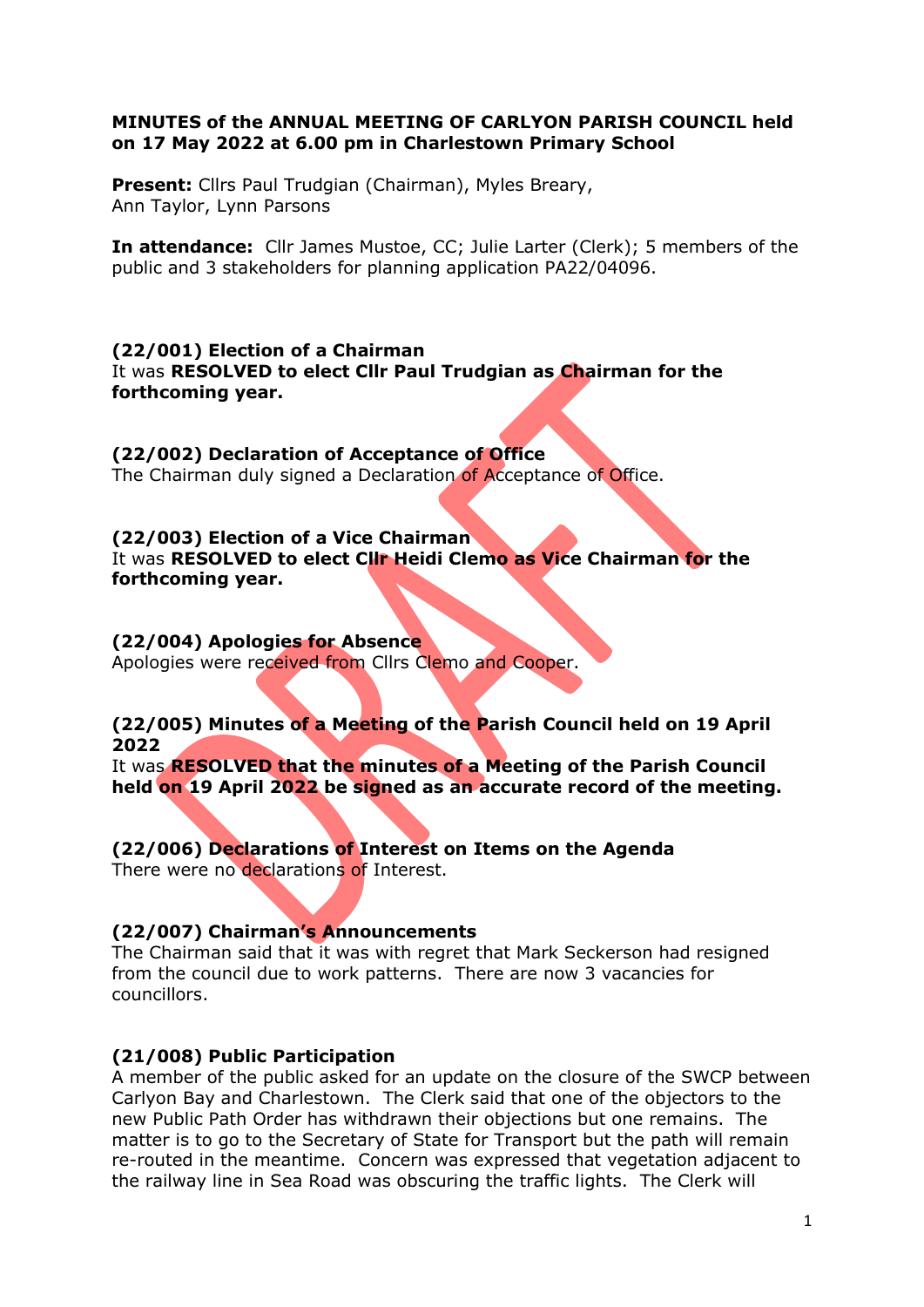report the matter together with overgrown vegetation by the bridge at the Par Moor end of Cypress Avenue.

# (22/009) Cornwall Councillor's Report

Cllr Mustoe reported that a works package to mitigate flooding issues at the top of Tregrehan Mills has now been signed off and Cormac will arrange a work date. Par Moor Road improvement works are progressing well and are due to be completed on 19 June. Additional footway work to the east of Cypress Avenue and Biscovey Road has been agreed and this work will be programmed in to avoid the Jubilee weekend and the summer embargo. Cllr Mustoe has been involved in a motion at Cornwall Council for the protection and consideration of disturbance to coastal and marine wildlife in Cornwall.

Cllr Mustoe's full report can be seen on the parish council's website.

## (21/010) Planning Applications and Related Matters

(a) (i) PA22/04096 – Par Garden Centre, Par Moor Road: Proposed construction of additional retail units and extensions with solar panels, alterations to entrance canopy and adjacent outdoor planting area, space for external storage and associated landscaping and biodiversity enhancements

Following a presentation from **Ellen** Mitchell, agent for the application, it was RESOLVED that the Clerk should respond to the Planning Authority (Cornwall Council) stating that the parish council has no objections to the proposal.

(ii) PA22/03878 – Poolside, 55b Sea Road: Erection of a single storey side extension

It was RESOLVED that the Clerk should respond to the Planning Authority (Cornwall Council) stating that the parish council strongly objects to the application as it feels that this is overdevelopment of the existing site. Furthermore, it supports the concerns raised by neighbours.

(iii) PA22/03916 – St Austell Bay Business Park: Application for consent to display an advertisement, namely siting of two LED signboards (displaying static images)

It was RESOLVED that the Clerk should respond to the Planning Authority (Cornwall Council) stating that the parish council has no objections to the proposal.

(iv) PA22/01466 – Trenowah House, Tregrehan Mills: Non-material amendment in relation to decision notice PA20/06168 dated 14/09/2022 to change the Juliet balconies into windows on the first floor

It was RESOLVED that the Clerk should respond to the Planning Authority (Cornwall Council) stating that the parish council has no objections to the proposed amendment.

(v) PA22/02088 – Boscundle Lodge: Replacement summerhouse It was RESOLVED that the Clerk should respond to the Planning Authority (Cornwall Council) stating that the parish council has no objections to the proposal.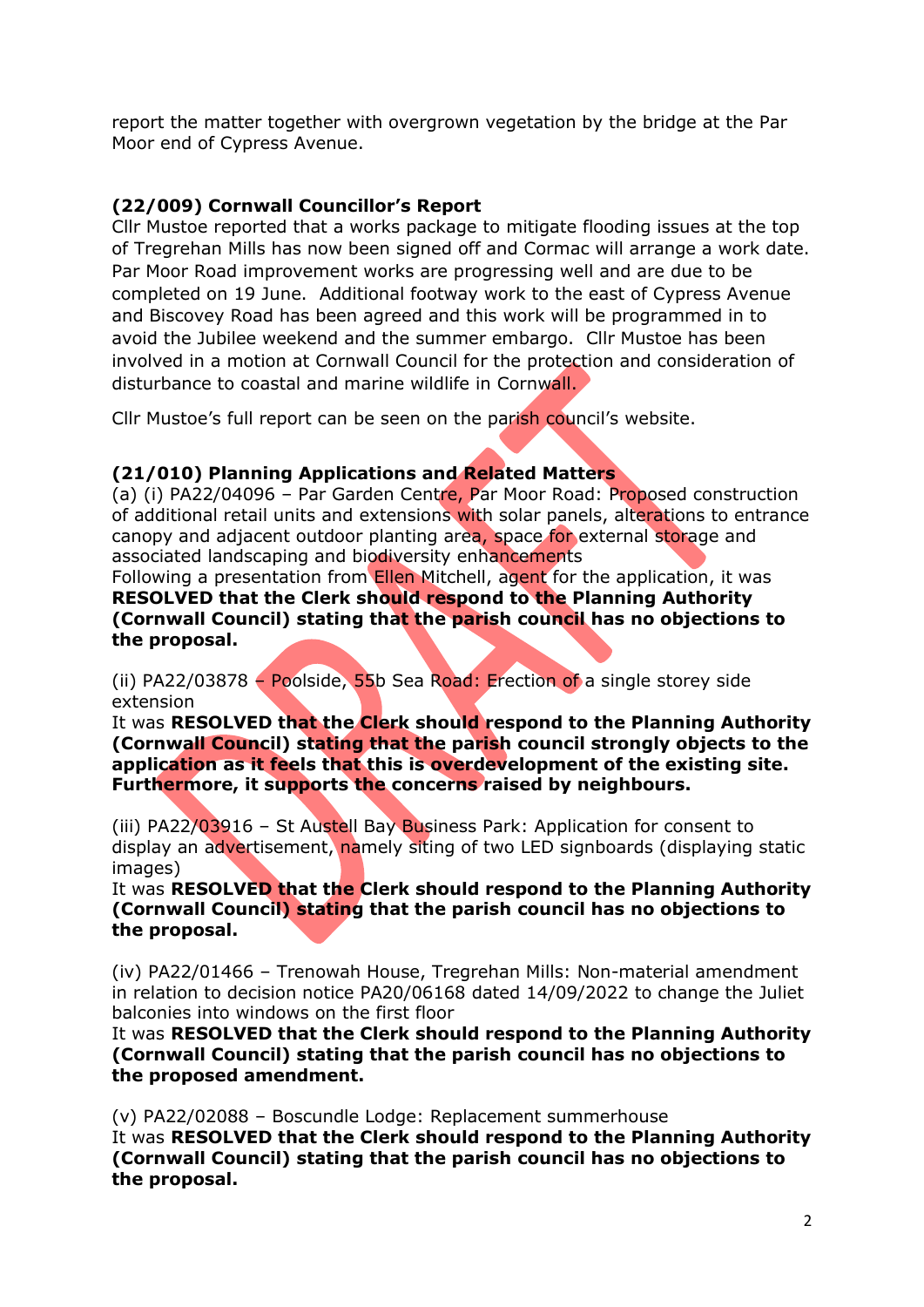(b) The Clerk updated members on Pa22/00415 – Mid Cornwall Business Centre: Construction of a new vehicular access

Following a virtual meeting with the planning officer attended by the Chairman and Clerk, Historic Gardens and Historic England have been consulted on the application as Cypress Avenue historically is the drive to Tregrehan House. The agent has submitted an additional landscaping plan and it is likely that the planning officer will approve the application, however the council maintains its objection.

## (22/011) Neighbourhood Plan

Following recent amendments to the draft plan, it was RESOLVED that the parish council accepted the current version as the final document. The Chairman will now arrange for a Basic Conditions Statement to be compiled prior to formal submission to Cornwall Council.

### (22/012) Appointments to Working Parties and other bodies

(i) Staffing Committee The Chairman, Cllr Ann Taylor, Cllr Heidi Clemo

(ii) Tregrehan Methodist Centre Working Party The Chairman, Cllr Ann Taylor, Cllr Heidi Clemo

(iii) Crinnis Field Cllr Ann Taylor, Robin Malcolm, Juiet Aylward, Ken Stark

(iv) Environment and Climate Change Working Party It was RESOLVED not to continue with this working party.

(v) Beach Liaison Group Cllr Heidi Clemo, Cllr Myles Breary

(vi) Eden Geothermal Liaison Group Cllr Myles Breary

(vii) St Austell and Mevagissey Community Network Panel Cllr Ann Taylor

Cllr Taylor will continue to undertake internal control checks.

## (22/013) Parish Projects

(i) Jubilee Celebrations

The Chairman outlined the plan for the evening and Cllr James Mustoe was invited to read the proclamation and light the beacon. It was RESOLVED to increase the budget for the event to £3,000 although final expenditure is more likely to be around £2,500.

(ii) Cypress Avenue

It was RESOLVED to agree in principle to enter into an agreement with Cormac to maintain the verges along Cypress Avenue. The verges are to remain grass with spring bulbs. The Clerk is awaiting confirmation from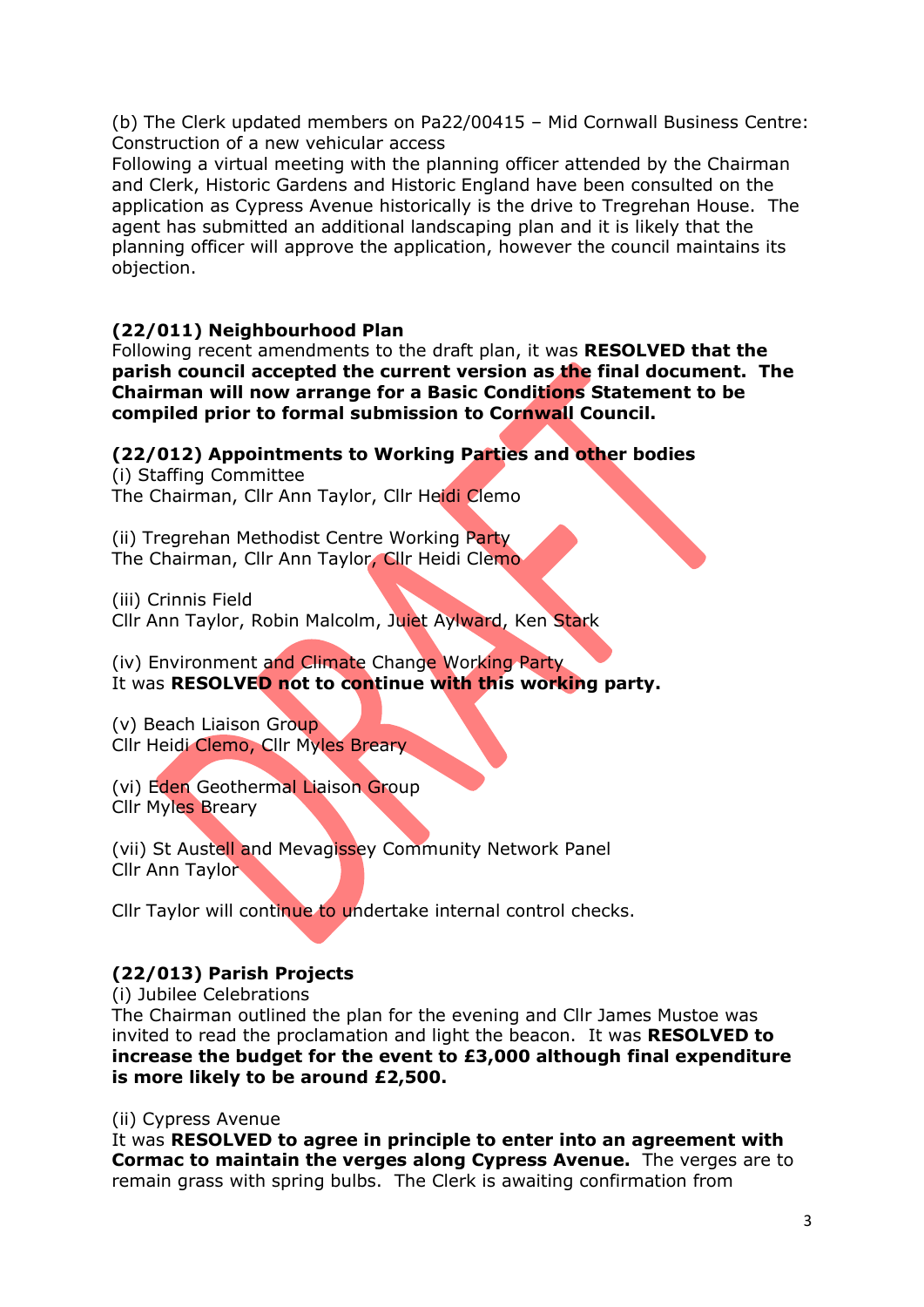Highways that they are agreeable to this and how much they will pay by way of grant to the parish council. The work will be put out to tender.

#### (iii) Other projects

The Clerk has been approached by a family who would like to replace one of the older wooden benches in Crinnis fields. The council is not aware that this is a memorial bench and there were no objections to this course of action.

## (22/014) Parish Issues

#### (i) Tregrehan Playing Fields

Cllr Parsons expressed dismay that Cormac had cut the grass in the football field but only the football pitch and swathes leading up to the benches. An operative had told her that this was how the field would be cut in future. This was unacceptable to councillors and the Clerk was asked to speak to Cormac about their current policy.

(ii) Crinnis Field

The Clerk reported that the pedestrian gate will be taken away and repaired at some stage.

(iii) Beach Development

There was nothing to report.

(iv) Tregrehan Methodist Church

The Clerk has submitted the bid agreed last month but has not heard anything back.

(v) Highways Matters

It was noted that Sea Road Residents Association have asked for more no parking cones.

### (22/015) Financial Matters

- (i) The Internal Auditor's Report was noted
- (ii) The Annual Governance Statement was approved
- (iii) The Annual Accounting Statement was approved
- (iv) Current balances were noted and the following payments were authorised:

| <b>BACS</b> | M Rundle                   | Jubilee Bunting<br>Sound equipment and engineer for Jubilee    | £270.00   |
|-------------|----------------------------|----------------------------------------------------------------|-----------|
| <b>BACS</b> | Freq Audio Systems         | event                                                          | £780.00   |
| DD.         | Lloyds Band                | Credit card statement<br>Fencing for Crinnis field and replace | £11.48    |
| <b>BACS</b> | A & A Maintenance          | carthouse roof (min20/162)                                     | £1,500.00 |
| <b>BACS</b> | Ellis Event Power Services | Generator and fuel for beacon event                            | £942.60   |
| <b>BACS</b> | Vision ICT                 | Hosted email accounts July 22- June 23                         | £151.20   |
| <b>BACS</b> | Cornwall ALC               | Contracts and Procurement training (Clerk)                     | £18.00    |
| <b>BACS</b> | L Coles                    | Internal Audit fee                                             | 200.00    |